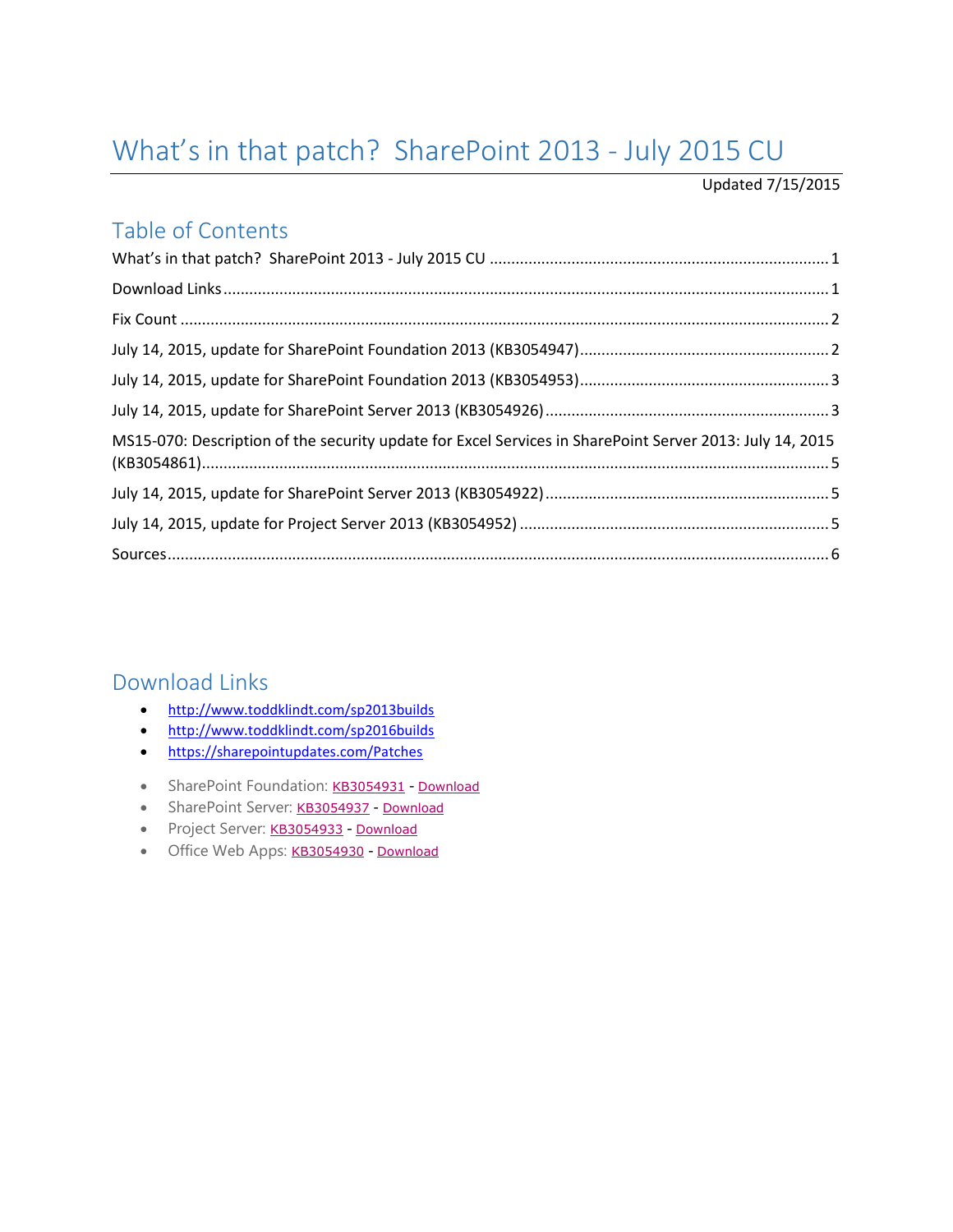#### <span id="page-1-0"></span>Fix Count

| КB                                                                 | <b>Fix Count</b> |
|--------------------------------------------------------------------|------------------|
| July 14, 2015, update for SharePoint Foundation 2013 (KB3054947)   | 11               |
| July 14, 2015, update for SharePoint Foundation 2013 (KB3054953)   | 1                |
| July 14, 2015, update for SharePoint Server 2013 (KB3054926)       | 11               |
| MS15-070: Description of the security update for Excel Services in |                  |
| SharePoint Server 2013: July 14, 2015 (KB3054861)                  | 2                |
| July 14, 2015, update for SharePoint Server 2013 (KB3054922)       | 1                |
| July 14, 2015, update for Project Server 2013 (KB3054952)          | 10               |
|                                                                    | 36               |

## <span id="page-1-1"></span>July 14, 2015, update for SharePoint Foundation 2013 (KB3054947)

- After you create a new document on a Microsoft SharePoint Server 2013 site on an iOS 7 or a later version of iOS device, nothing is displayed in the new document overlay dialog box.
- When you update fields in a SharePoint Server 2013 document set, not all documents in the document set are updated with new values. This issue occurs if the document set has a **Person or Group** field type that is shared and hidden.
- When you copy a wiki page that has an embedded link of a survey to a document library on the **Manage Content and Structure** page in SharePoint Server 2013, the survey results on the wiki page are lost.
- When you try to install an app for SharePoint Server 2013, the installation is not completed, and the process stays in the stuck state.
- Even though the **Person or Group** field type is set as required for a list, you can still save a list item that has no value in the **Person or Group** field type.
- You cannot use an application to access a file in a shared document library because the absolute URL of the file instead of its relative URL is used. This issue occurs after you apply [July 8, 2014 Cumulative Update for SharePoint Server 2013 package](https://support.microsoft.com/en-us/kb/2882989)  [\(KB2882989\).](https://support.microsoft.com/en-us/kb/2882989)
- When you try to edit the metadata properties of certain .mht or .mhtml files on a SharePoint Server 2013 site, you receive the following error message:

Could not process the file Shared Documents/<filename>.mht as a Single File Web Page document.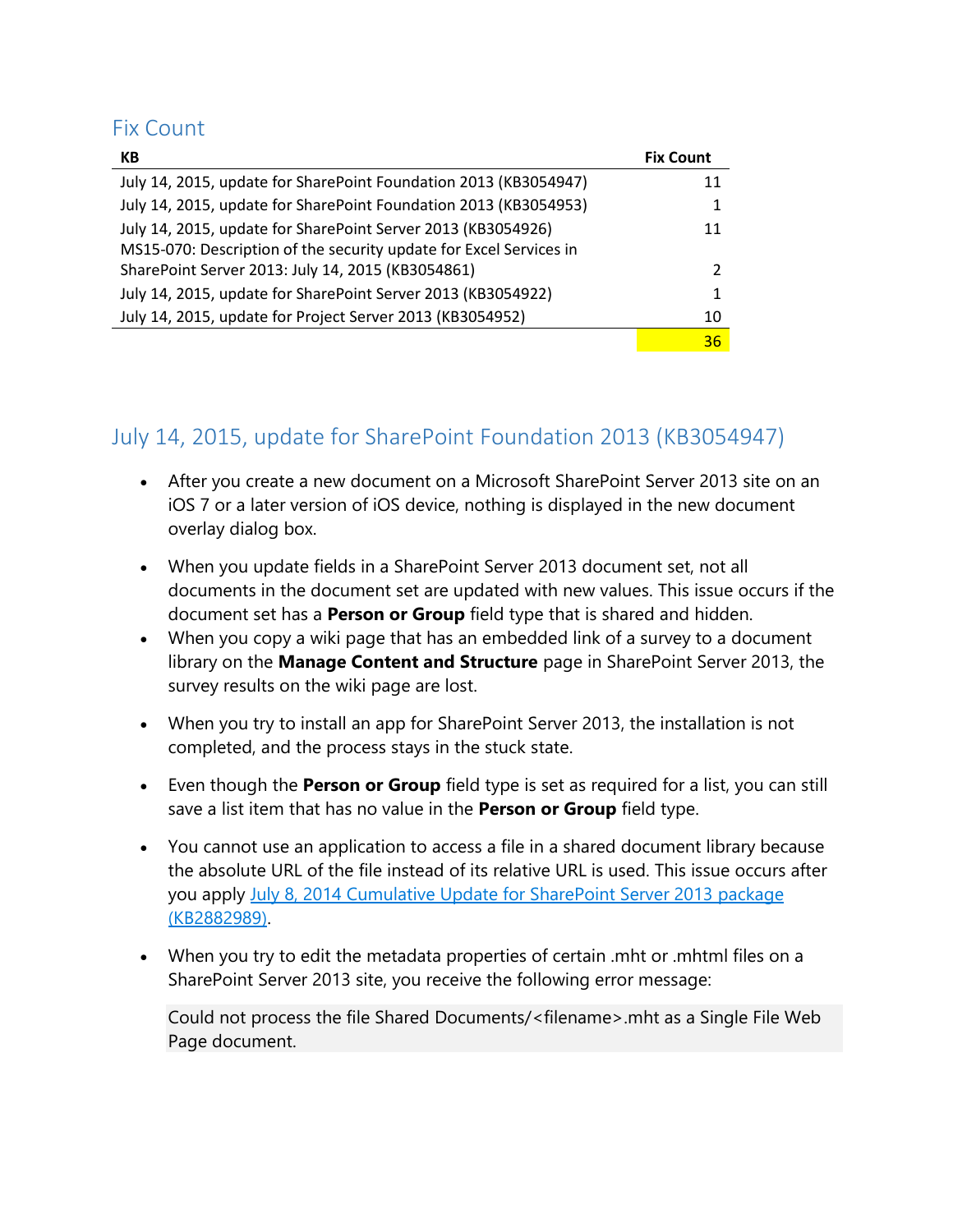- When you click the user name in the **Changed by** field in the callout menu of a file on a SharePoint Server 2013 site, you are redirected to the root site collection of the web application instead of the current site collection.
- When you access the MyPermissions.aspx page in SharePoint Server 2013, you cannot respond to questions from administrators on the sharing request, and cannot determine whether a sharing request is processed. The page displays no access request.
- When you use the **Open with Project** function to open a project from a SharePoint list, you receive the following error message: This operation requires that Microsoft Project Professional 2013 is installed.

This issue occurs after you install MS15-022: Description of the security update for [SharePoint Server 2013 and SharePoint Foundation 2013: March 10, 2015](https://support.microsoft.com/en-us/kb/3483848)  [\(KB3483848\).](https://support.microsoft.com/en-us/kb/3483848)

 When you use an overload of the SPFileCollection.Add method that takes createdBy and modifiedBy as parameters, the Author and Editor properties are not set. For more information, see the following articles:

[SPFileCollection.Add method \(String, Byte\[\], SPUser, SPUser, DateTime, DateTime\)](https://msdn.microsoft.com/EN-US/library/ms439259.aspx)

[SPFileCollection.Add method \(String, Stream, SPUser, SPUser, DateTime, DateTime\)](https://msdn.microsoft.com/EN-US/library/ms448353.aspx)

[SPFileCollection.Add method \(String, Byte\[\], Hashtable, SPUser, SPUser, DateTime,](https://msdn.microsoft.com/EN-US/library/ee577940.aspx)  [DateTime, Boolean\)](https://msdn.microsoft.com/EN-US/library/ee577940.aspx)

[SPFileCollection.Add method \(String, Stream, Hashtable, SPUser, SPUser, DateTime,](https://msdn.microsoft.com/EN-US/library/ee576592.aspx)  [DateTime, String, Boolean\)](https://msdn.microsoft.com/EN-US/library/ee576592.aspx)

[SPFileCollection.Add method \(String, Stream, Hashtable, SPUser, SPUser, DateTime,](https://msdn.microsoft.com/EN-US/library/ee570079.aspx)  [DateTime, String, Boolean, Boolean\)](https://msdn.microsoft.com/EN-US/library/ee570079.aspx)

## <span id="page-2-0"></span>July 14, 2015, update for SharePoint Foundation 2013 (KB3054953)

• Improves the Share & Track feature names in the German version of SharePoint Server 2013.

## <span id="page-2-1"></span>July 14, 2015, update for SharePoint Server 2013 (KB3054926)

- Updates Dutch proofing tools and Polish proofing tools.
- Fixes the following issues: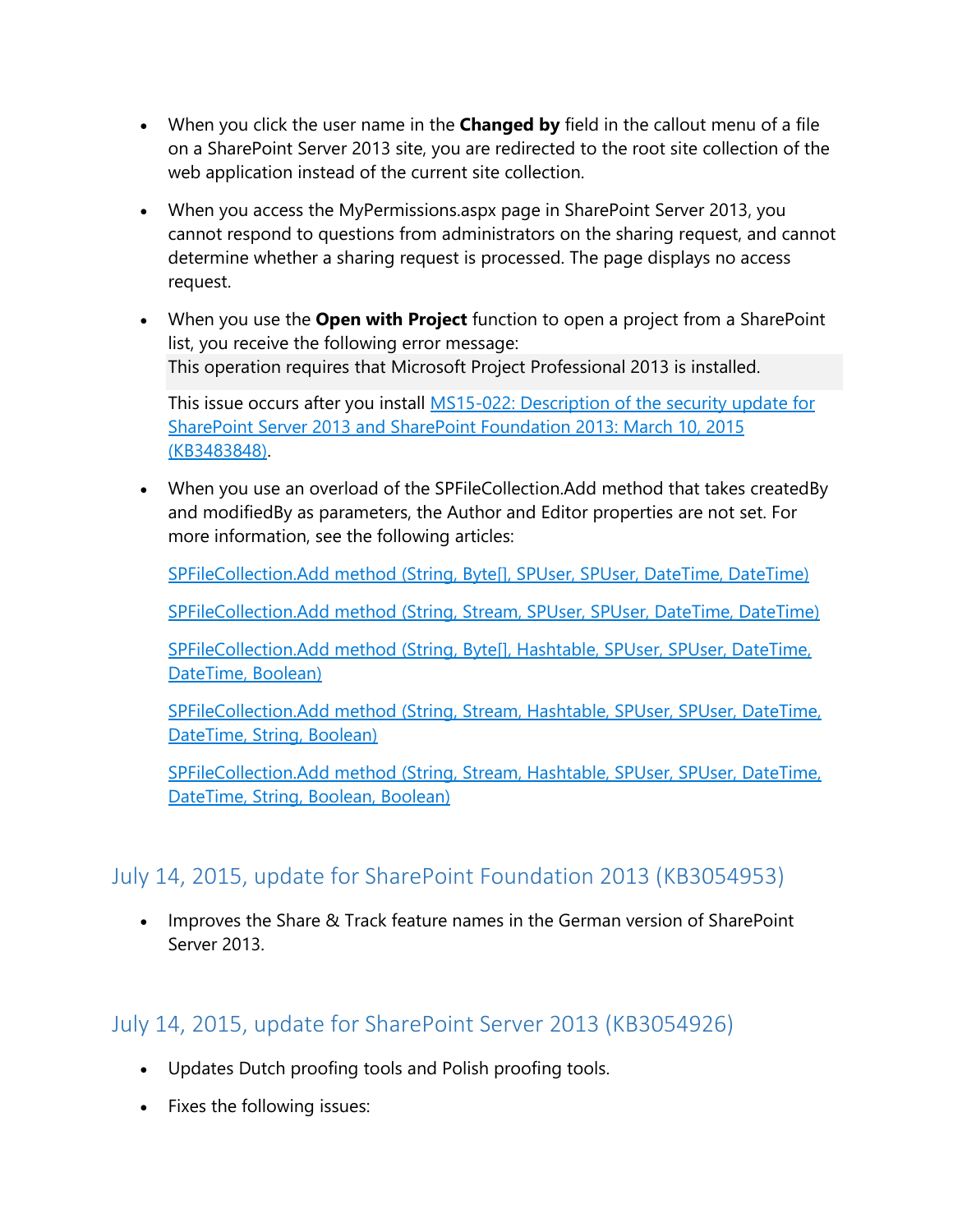• Supports long URLs (4,000 characters) in analytics reporting databases in SharePoint Server 2013. After you apply this update, administrators have to run the following cmdlets by using SharePoint 2013 Management Shell to have the database upgrade take effect:

iisreset

psconfig.exe -cmd upgrade -inplace b2b

**Note** If you do not run the cmdlets, crawling will no longer work.

- When you crawl a file (.xlsx or .xlsm) that is created by Microsoft Excel 2007 or a later version of Excel on a file share, the file name appears in blank on the search result page.
- Custom sorting that is defined on a search results web part is ignored.
- If a document library has a managed metadata column whose name has a space, you cannot change the value for the managed metadata column of a file, and you cannot check in a file in the document library.
- When you try to save a site as a template in SharePoint Server 2013, you receive an unexpected error. This issue occurs if the site has a template applied.
- When you put your point over search results on a search results web part, a pop-up window that displays contextual information does not pop up. This issue occurs if the **Chrome Type** field of the search results web part is set to **Default**, **Title and Border**, or **Title Only**.
- When new items are added on a page, search alert notifications are not sent as expected if the search results web part has no query text set.
- A search results web part shows local time zone for search results for the first time, but shows UTC time zone for the second time.
- When custom connectors are loaded, an access violation occurs in the filter daemon.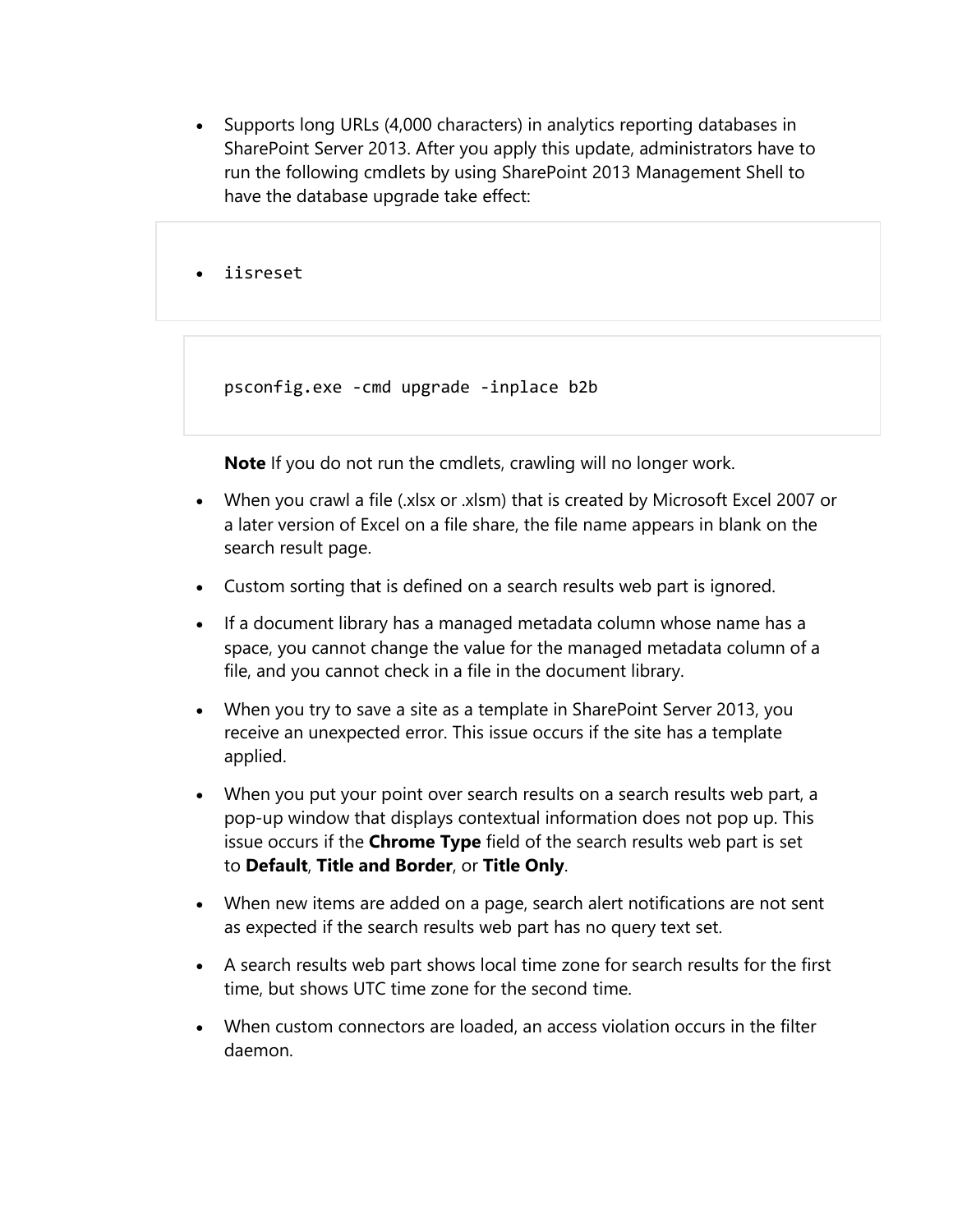When you do a query in a search box, an exception occurs if the query string parameter is set together with the query parameter of the search box in the query builder, and no value is passed for the parameter.

# <span id="page-4-0"></span>MS15-070: Description of the security update for Excel Services in SharePoint Server 2013: July 14, 2015 (KB3054861)

 This security update resolves vulnerabilities in Microsoft Office that could allow remote code execution if a user opens a specially crafted Microsoft Office file. To learn more about these vulnerabilities, see [Microsoft Security Bulletin MS15-070.](https://technet.microsoft.com/library/security/MS15-070)

**Note** To apply this security update, you must have the release version of **Service** [Pack 1 for SharePoint Server 2013](https://support.microsoft.com/en-us/kb/2880552) installed on the computer.

For a complete list of affected versions of Microsoft Office software, see [KB3072620.](https://support.microsoft.com/en-us/kb/3072620) **Improvements and fixes**

This update also contains fixes for the following nonsecurity issue:

 When you scroll down a worksheet in Excel Web App, the scroll resets to the top of the worksheet.

#### <span id="page-4-1"></span>July 14, 2015, update for SharePoint Server 2013 (KB3054922)

Updates Dutch proofing tools and Polish proofing tools.

## <span id="page-4-2"></span>July 14, 2015, update for Project Server 2013 (KB3054952)

- Consider the following scenario:
	- As a team member from your timesheet, you assign yourself an existing task in a project.
	- You add actual work to this task.
	- You send the new task to your status manager for approval.
	- Your status manager approves the new task, but rejects the actual work that is submitted.